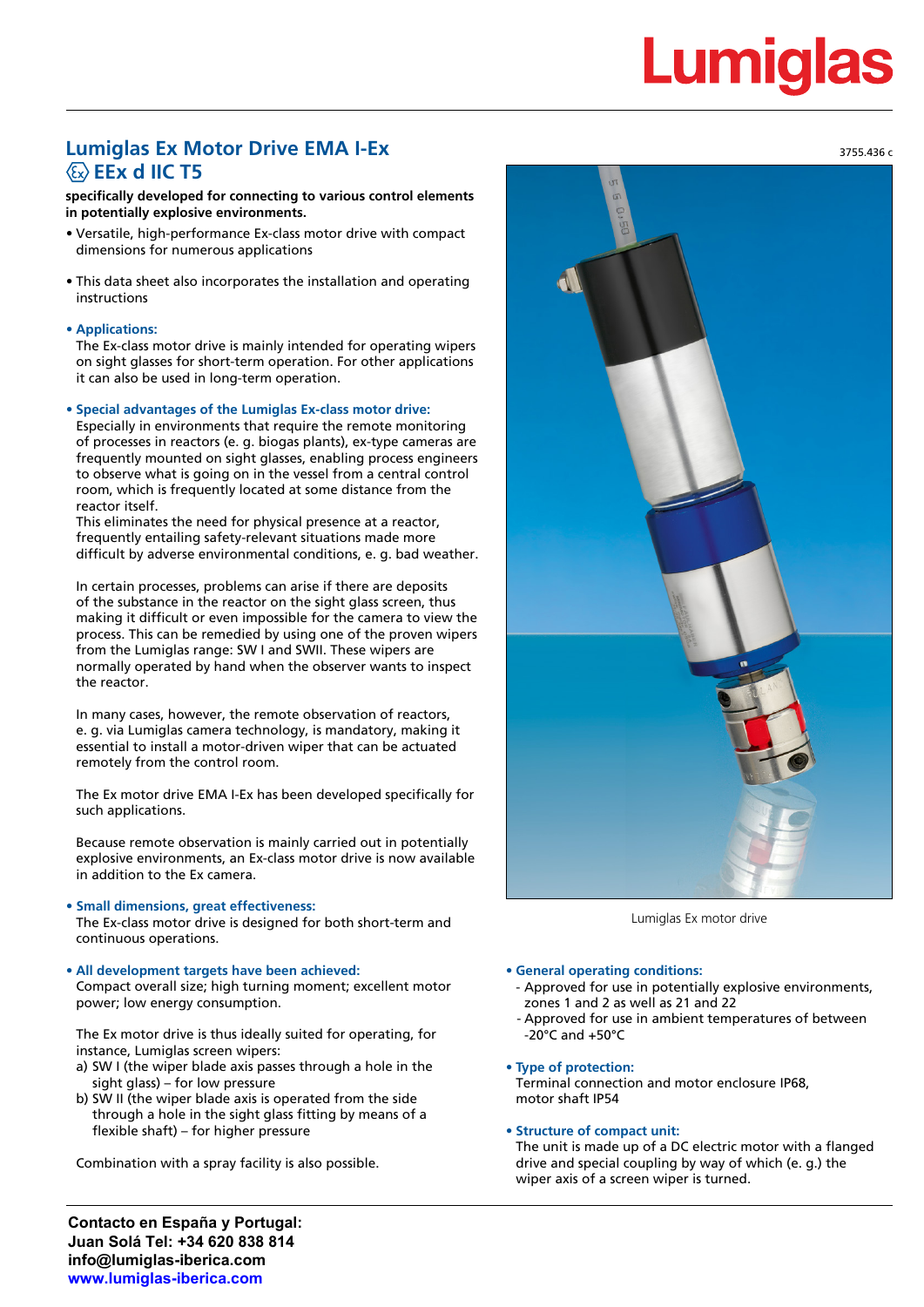# **Lumiglas**

**• Special characteristics of the individual components:**

#### **1. Motor**

- Explosion-proof high-precision DC motor with non-ferrous armature
- High acceleration rate thanks to low weight of rotor
- High degree of efficiency (75% by 4.8 W power output) because there is no hysteresis loss
- Shaft supported on both sides by pre-stressed ball bearings - Protected against excessive enclosure temperature: the motor is equipped with two non-resettable thermal fuses as protection; operation is also admissible with only one thermal fuse (see instructions for terminal connection)
- Type of protection: EEx d IIC T5
- Nominal voltage: 12 V DC
- Nominal current: up to 0.5 A continuous load at ambient temperature 40°C
- Direction of rotation: as required
- Connecting cable: 5 x 0.5 mm², 5 metres in length, fitted
- Material of motor enclosure: steel

#### **2. Flanged drive**

- Planetary gear set, reduction gear ratio (nominal) 159 : 1
- Turning moment: 2 Nm for continuous operations, 4 Nm for short-term operations
- Direction of rotation of shaft: reversible in direction of arrow
- Drive shaft bearing: ball bearings, pre-stressed
- Material: stainless steel

#### **3. Helical coupling**

- Material: aluminium (also available as a special version in stainless steel)

#### **4. Mounting**

- The individually adapted stainless steel fittings for use in pressure environments (SWII) and in normal environments (SW I) are shown in the illustrations opposite.



Ex-class motor drive combined with Lumiglas wiper SW II



Ex-class motor drive combined with Lumiglas wiper SW I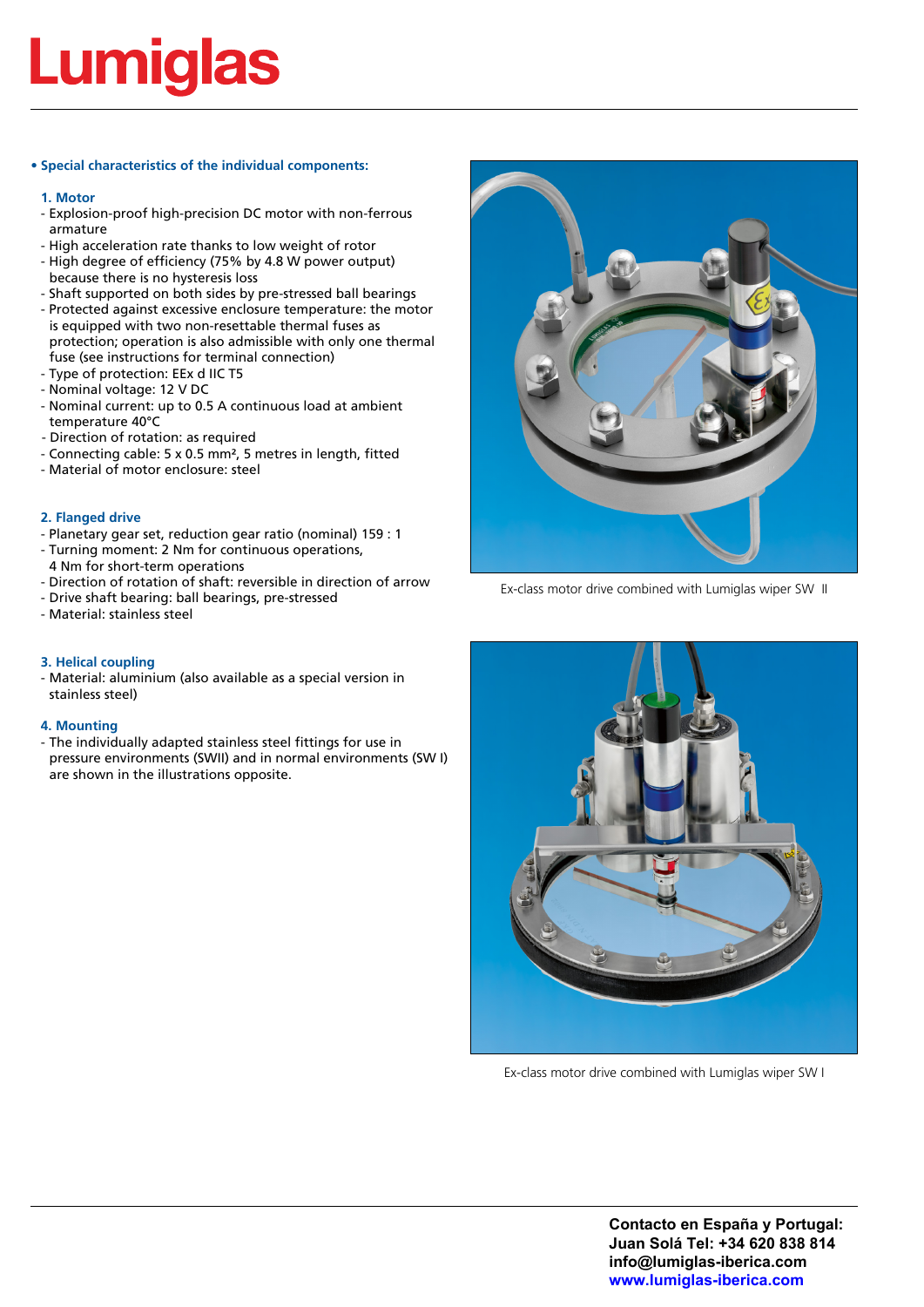# **Lumiglas**

#### **• Installation/Assembly**

#### **1. Mounting**

To enable wiper operations, the compact Ex-class motor drive is affixed to the cover flange of a round sight glass fitting by means of a special adapter. Each mounting (stainless steel) is individually adapted and depends on

a) the type and size of the sight glass fitting

b) the type of wiper.

Please provide accurate details of the application in your enquiry!

#### **2. Coupling**

- Once the mounting has been fastened to the planetary drive, the coupling is fitted on the drive shaft of the transmission and secured to the same with a hexagon socket screw.
- The wiper axis in then guided into the coupling. After that, the Ex-class motor drive is aligned with the attachment and mounted.
- Finally, when it has been positioned free of tension, the wiper blade axis is fixed over the hexagon socket screw.
- It is essential to avoid any strain when installing the coupling and the extension for actuating operating elements (wipers).

#### **• Order data:**

- Ex-class drive 12 V DC 0.5 A, part no. 3942.001.00
- Coupling, part no. 3065.001.00
- Ex-class terminal box, part no. 2507.020.00
- Non-Ex power supply unit 230 V AC / 12 V DC 0.42 A, part no. 9306.005.00

#### **• Dimensions:**

![](_page_2_Figure_18.jpeg)

#### **• Technical data:**

| <b>EC Type-Examination Certificate</b>    | <b>PTB 03 ATEX 1131</b>                                                         |
|-------------------------------------------|---------------------------------------------------------------------------------|
| Ignition protection type motor with drive | EEx d IIC T5 CE IIC GD 95°C                                                     |
| Explosion group                           | IIC (all explosion groups, includes explosion groups IIA and IIB)               |
| Temperature classification                | T5                                                                              |
| Type of protection                        | Terminal connection and motor enclosure IP68, motor shaft IP54 acc. to EN 60529 |
| Operating voltage                         | 12V DC                                                                          |
| Ambient temperature                       | $-20^{\circ}$ C $\leq$ Ta $\leq$ +50 $^{\circ}$ C                               |
| Terminals (connecting cable fitted)       | $5 \times 0.5$ mm <sup>2</sup> , cable 5 m                                      |
| Nominal current                           | Up to 0.5 A continuous load at 40°C                                             |
| Direction of rotation                     | User-defined                                                                    |
| Speed                                     | Approx. 13 rpm                                                                  |
| Material: motor                           | Steel, zinc-plated, passivated                                                  |
| Material: drive                           | Stainless steel with anodised adaptor flange (aluminium)                        |
| Material: coupling                        | Aluminium 7075-T651                                                             |
| Weight                                    | Approx. 1.1 kg                                                                  |